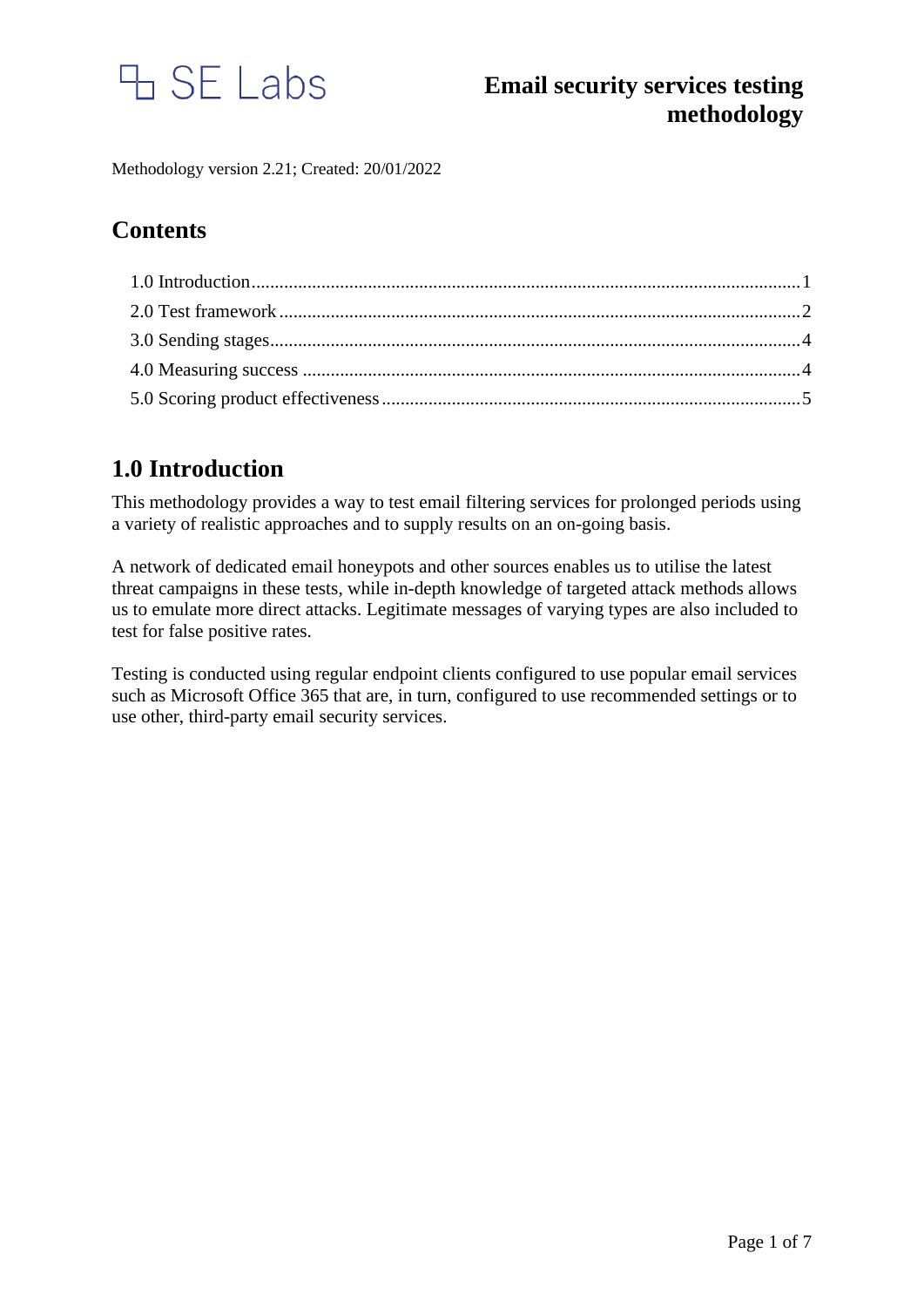# <span id="page-1-0"></span>**2.0 Test framework**

The test framework collects threats and verifies that they will work against unprotected targets. It then attempts to expose protected targets to the verified threats to determine the effectiveness of the protection services.

## **2.1 Threat Management System (TMS)**

The Threat Management System is a database of attacks including live malicious URLs; malware attached to email messages; links to malware included in email messages; spear-phishing email messages; and a range of other attacks generated in the lab using a variety of tools and techniques. All attacks used are either real attacks found in the wild or otherwise highly realistic attack scenarios. Live malware threats are fed to the Threat Verification Network (TVN).

## **2.2 Threat Verification Network (TVN)**

When a threat arrives at the Threat Verification Network it is sent to a Vulnerable Target System (VTS) in a realistic way to be checked that malicious behaviour is evident and active. Malicious behaviour might include executing malware, or displaying misleading content.

For example, a tester operating a VTS receives a malicious email in an email client. If that email is a phishing attack, the tester behaves as a naïve user and performs likely activities, such as clicking on links and entering information; or downloading, opening and interacting with attached files. Links to malicious websites are followed as far as possible.

This part of the process validates the threats, ensuring that they operate as the attacker intends without interference from email security services.

## **2.3 Target Systems (TS)**

A Target System (TS) is identical to a Vulnerable Target Systems (VTS) used in the Threat Verification Network, except that a TS is protected by email security services.

### **2.4 Service configuration**

Services are configured according to each vendor's recommendations, by the testing team, the vendor or both where appropriate. Additional changes are permitted to address issues surrounding IP address reputation, which allows for testing that is as close to real life as possible, while also allowing for tests to be replicated across all services. These may include, but are not limited to:

- a) Adding header metadata to provide original source IP address values
- b) Adding source IP address values into the SMTP negotiation (e.g. XCLIENT)
- c) Whitelisting the attacking systems' IP address(es) to allow reputation systems to accept the message for analysis, after which it may block the message based on the source IP address (see a) and b) above)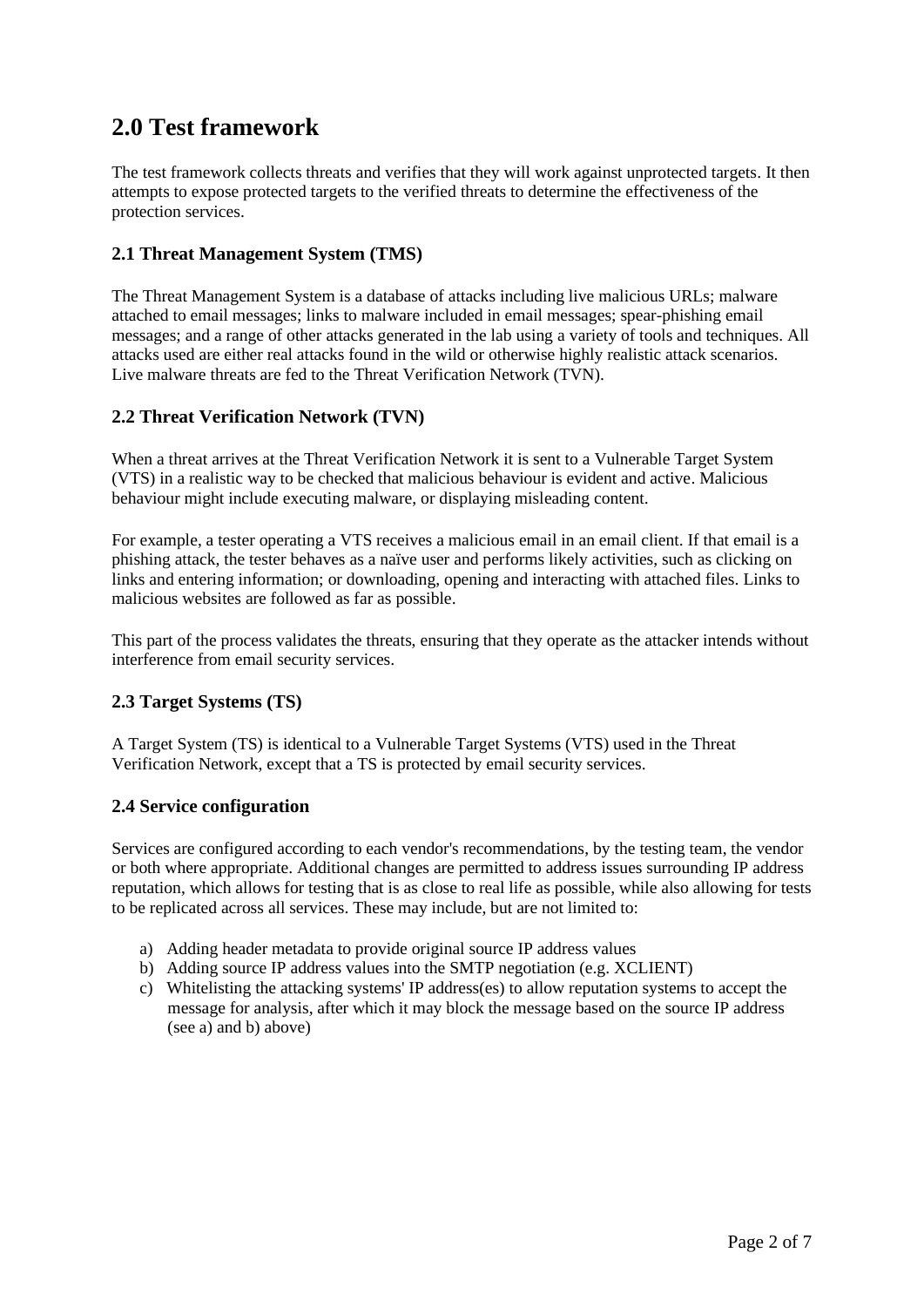## **2.5 Sample selection**

## *2.5.1 Threat selection*

The following categories of threats are included:

- a) Public (commodity)
- b) Social engineering (targeted)
- c) Phishing (targeted)
- d) Malware (targeted)
- e) Business Email Compromise (targeted)

Each category comprises different scenarios representing popular attack approaches.

Public (commodity) threats are found and used in their original form. Targeted attacks are built in the test lab and grouped into scenarios. Examples include, but are not limited to:

- i) Fake law enforcement blackmail
- ii) Emergency payment request
- iii) Fake lottery win
- iv) Fake login page to popular website

Each scenario (e.g. fake lottery win) further consists of a number of different versions of the attack. The differences between samples in each scenario may include, but are not limited to, email spoofing; attached content; linked-to content; password protection.

Public threats are sourced directly from attacking systems on the internet at the time of the test and can be considered 'live' attacks that were attacking members of the public at the time of the test run. Multiple versions of the same prevalent threats may be used in a single test run, but every version is verified to be unique through its cryptographic signature.

Targeted threats are generated in the lab according to threat intelligence gathered from a variety of sources. These threats can be considered as similar to publicly-known targeted attacks that are in common use at the time of the test run.

All threats are identified, collected and analysed independently of security vendors directly or indirectly involved in the test. Samples containing malicious code, or links to malicious code, are confirmed by the TVN as being malicious.

#### **The combined size of the threat sample set is 1,000.**

#### *2.5.2 Legitimate message selection*

Legitimate samples contain popular and non-malicious website URLs and text-based messages with no harmful content. These comprise real legitimate email messages and lab-generated messages that are clearly legitimate and will not easily be confused with malicious messages by average users.

These messages are used to check for false positive detection. The number of these messages match the number of threats (currently **1,000**). Candidates for legitimate sample testing include realistic email messages that may be sent directly to the target or forwarded. The email message body content is clearly legitimate and not closely resemble harmful messages.

As closely as possible, the legitimate messages contain similar but legitimate content to the malicious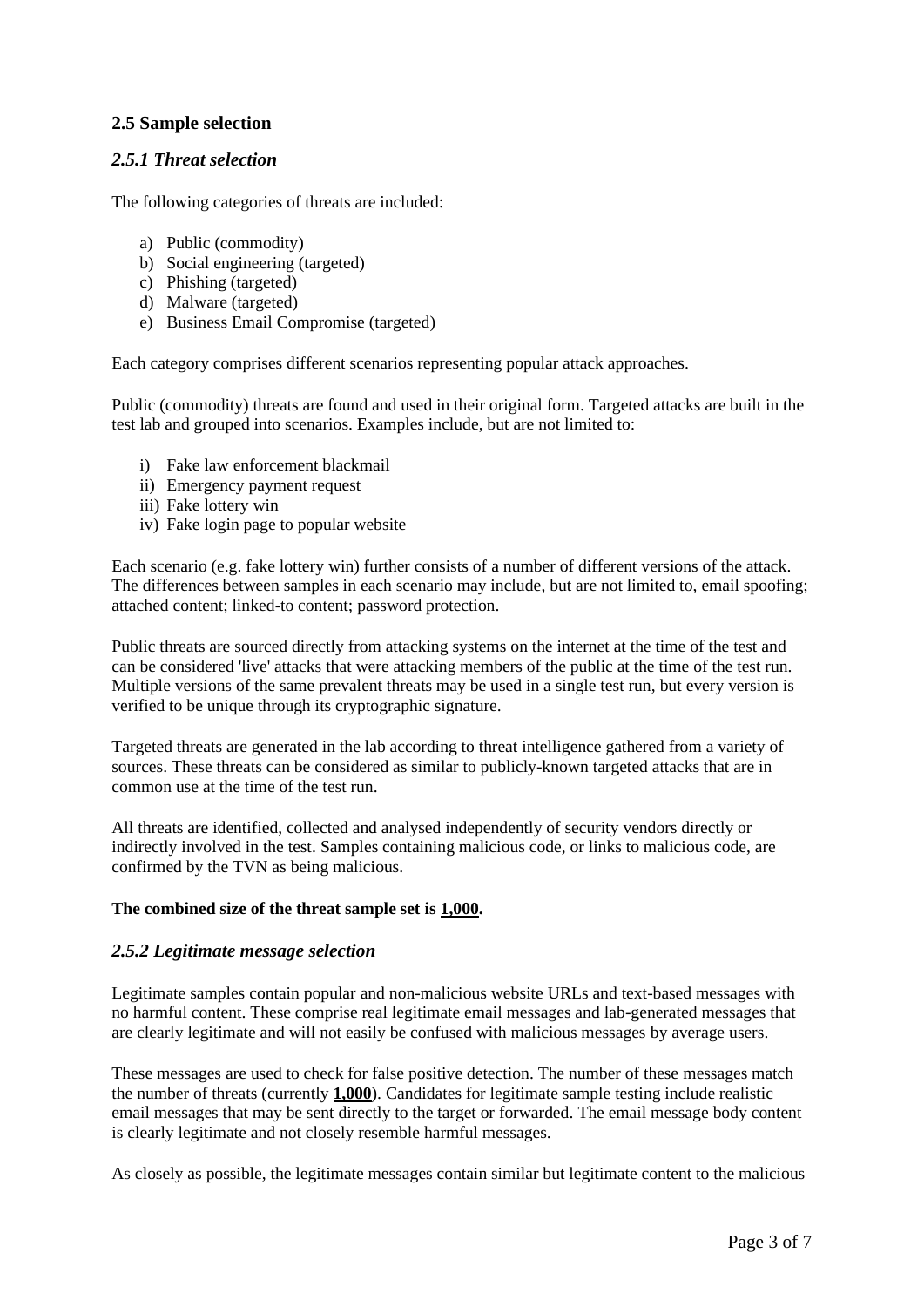emails. For example, if malicious Microsoft Office macros are used in the threat set, legitimate Microsoft Office macros will be used in the legitimate set.

## **2.6 Testing infrastructure**

## *2.6.1. Target System details*

Each TS is a Windows system, deployed either as a physical or virtual PC. Each system has unrestricted internet access.

The email client used is configured to access the test's email samples via the email security service undergoing test, according to instructions provided by each email security service supplier. Configuration changes, including adding or removing policies, is permitted under advisement during the pre-test setup period.

The email client used reflects that most commonly used in the real world. For example, Microsoft Outlook; or Microsoft Outlook Web Application (OWA) via a popular browser. Consideration is given to issues around data-sharing relationships between the developers of the email clients (and browsers) and the developers of the email security services.

## *2.6.2 Baselining*

Each email security service is permitted **10 days** exposure to clean network traffic, when requested by the vendor in question.

### *2.6.3 Business targets for Business Email Compromise attacks*

A replica target Company is used to test Business Email Compromise (BEC) attacks. The Company structure realistically represents a small business, with a number of identifiable employees, clients and suppliers. Separate internet domains are used for each of these organisations, with some websites being deployed where necessary. Domain ages vary but are typically older than one year.

## <span id="page-3-0"></span>**3.0 Sending stages**

Threats and legitimate messages are sent by email to each TS in as realistic a method as possible, at the same time. Threats are sent from different IP address ranges and email addresses to those used to send the legitimate messages.

The inboxes, logs and any other relevant elements of each tested service is monitored at the time of testing and 24 hours later to check for delayed remediation. Results are recorded as per *4.0 Measuring success*.

## <span id="page-3-1"></span>**4.0 Measuring success**

The following occurrences during the attack stage are recorded:

- a) The point of detection (e.g. on arrival at the service; blocking a URL after a period of time).
- b) Detection categorisation, where possible (e.g. IP address reputation, file signature, spoofing).
- c) Details of the threat, as reported by the product (e.g. threat name; attack type).
- d) Action on threat (e.g. deletion, quarantine, delivered with warning, delivered without warning).
- e) Legitimate files allowed to pass without problems.
- f) Legitimate files acted on in non-optimal ways (e.g. accusations of malicious behaviour).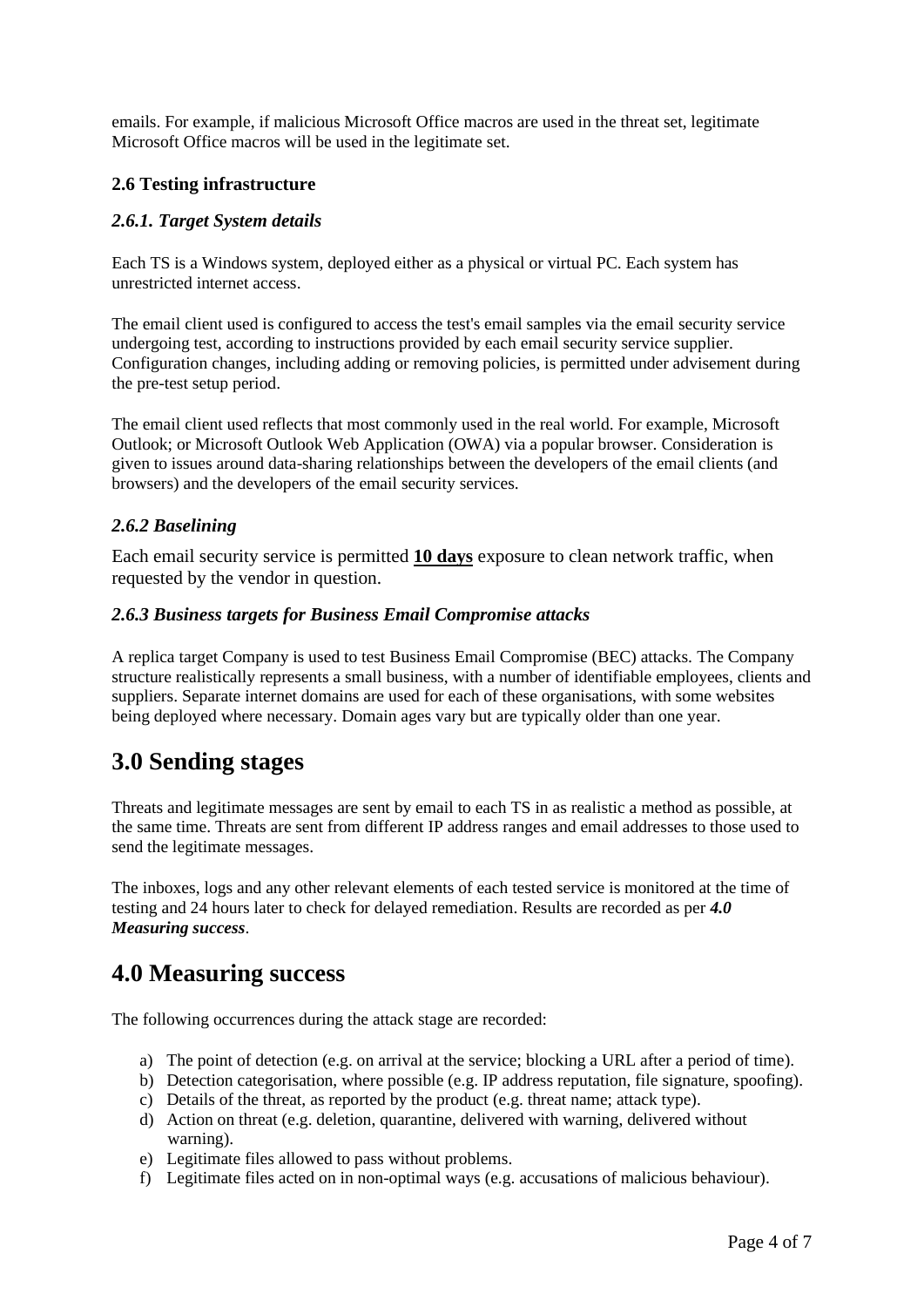g) Any anomalies (e.g. strange or inconsistent behaviour by the service).

## <span id="page-4-0"></span>**5.0 Scoring product effectiveness**

Each email security service is monitored to detect its ability to detect, block or warn against threats. Malware and legitimate application samples that are allowed to pass are checked to ensure that they are still valid and have not been corrupted. Corruption of malware is allowed, while corruption of legitimate content is not.

Products are scored according to their success in warning users against threats or preventing such users from downloading these threats.

### **5.1 Scoring**

### *5.1.1 Introduction*

Services are scored according to how they handle threats and legitimate messages. Allowing a threat into the user's inbox is a bad result that brings penalties. Allowing a legitimate email into the user's inbox, conversely, is a good result that awards points. Moving or editing messages to protect the user in varying levels brings different numbers of penalties or points. The table below provides details of the scoring system.

The main criteria for all scoring are: Is the user protected? Can the user do their work?

Slight inconveniences of having inactive threats appear in Junk folders are not penalised.

### *5.1.2 Scoring values*

The scoring is as follows, where the Threat Scores apply when a service uses the Action against a threat, while the Legitimate Scores apply when a service uses the Action against a legitimate message:

| <b>Action</b>       | <b>Threat Score</b> | <b>Legitimate Score</b> |
|---------------------|---------------------|-------------------------|
| <b>Inbox</b>        | $-10$               | 10                      |
| Edited (Allow)      | $-10$               | 10                      |
| Junk (Allow)        | 5                   | $-5$                    |
| Quarantined (User)  | 6                   | -6                      |
| Quarantined (Admin) | 10                  | $-10$                   |
| Edited (Deny)       | 10                  | $-10$                   |
| Junk (Deny)         | 10                  | $-10$                   |
| Notified            | 10                  | $-10$                   |
| Stopped             | 10                  | $-10$                   |
| Rejected            | 10                  | $-10$                   |
| <b>Blocked</b>      | 10                  | $-10$                   |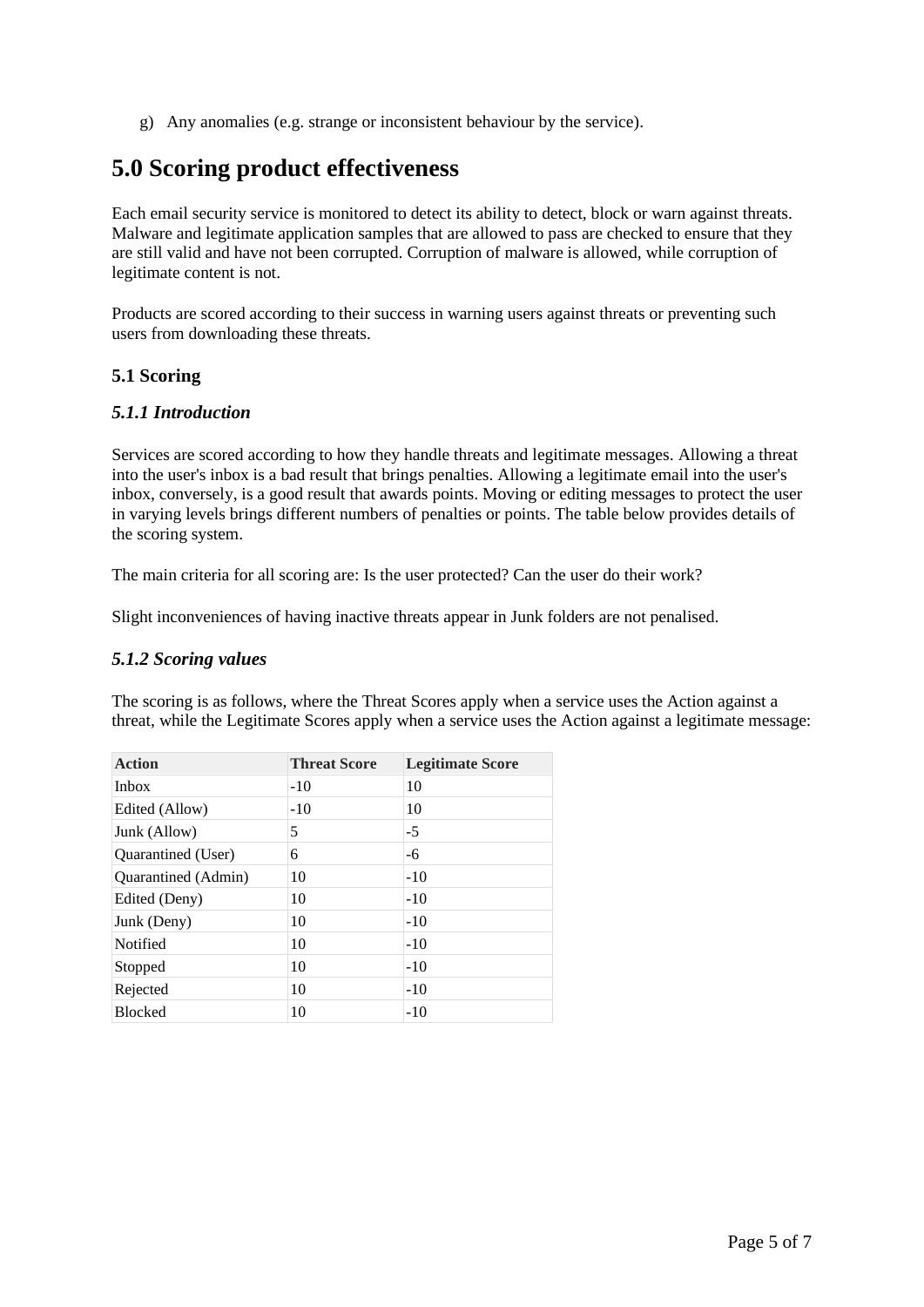## *5.1.3 Descriptions of Actions*

### **Inbox**

Malicious messages that arrive and remain in the user's inbox have evaded the security service. All legitimate messages should appear in the inbox.

### **Edited (Allow)**

The service may change the email messages, attempting to remove or re-direct URLs, deleting attachments or text and taking other measures to remove the threat from the attacking emails. In some cases this attempt may be fully or partially unsuccessful and the threat remains, in which case we record that the service Edited the email but Allowed the threat.

#### **Junk (Allow)**

Services that send a threat to the Junk folder but make no further attempts to remove elements of threat have Allowed the threat to remain, albeit in the Junk folder. A user could recover the email from this folder and be at risk.

### **Quarantined (User)**

Services may intervene and move malicious messages into a user-accessible quarantine system. Points are deducted for each legitimate message that is incorrectly sent to quarantine.

#### **Quarantined (Admin); Edited (Deny); Junk (Deny); Notified; Stopped; Rejected; Blocked**

Ideally the service detects the message containing a threat and prevents any significant element of that threat from reaching the intended recipient. This includes locking the message into a 'quarantine' accessible only by an administrator.

Other effective approaches include effectively removing all harmful links, attachments or text, for an Edited (Deny) result. The service might remove the message and notify the user, or it could refuse delivery altogether, (with or without notifying the recipient or sender).

If the service miscategorises and blocks, or otherwise significantly damages or limits access to legitimate email then penalties are applied.

### *5.1.4 Rating calculations*

Ratings are calculated by multiplying the number of each result type by the Threat Score or Legitimate Score. These Scores, in the table above, are based on our opinion of how important these different outcomes are. Consumers of our reports may have different views on how serious it is for a legitimate email to end up in quarantine, or for a malware threat to end up in the inbox. They can use the raw data from each report to roll their own set of personalised ratings.